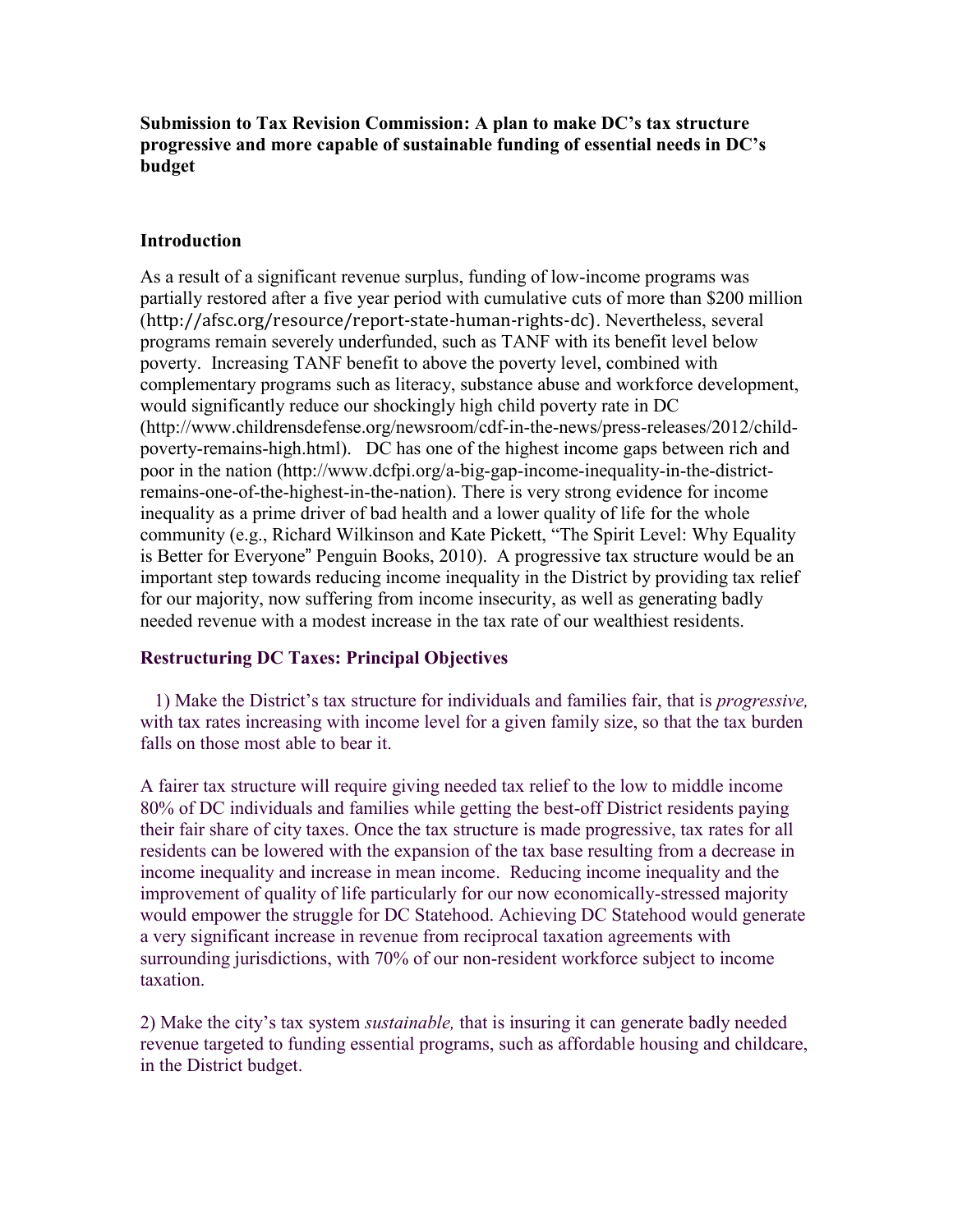3) Make the tax system and budget more *transparent and accountable,* by engaging in a detailed review of tax exemptions and abatements for commercial and non-profit properties. Taxpayers and elected officials must be able to evaluate the community benefits (if any) from these tax giveaways to big developers and other corporate interests.

# **DC's Tax Structure is Regressive above \$50.2K Average Family Income**

An updated 2013 Who Pays? for DC (ITEP), which includes the funding of expansion of Schedule H as well as the change of sales tax rate to 5.75% shows that the top 1% bracket pays a lower rate of DC taxes, 6.2% of family income (taking into account the federal deduction offset) than all even the poorest residents, averaging \$12.6 K (6.3%), with regressivity above a \$50.2K average family income (having the highest tax rate, 10.8%) (see attached, Graph A,  $1<sup>st</sup>$  sheet labeled "Final 2 post2013"). Even without the federal deduction offset, regressivity again sets in above \$50.2K average income. In 2011, the most recent data available, DC returns with adjusted gross incomes of \$1 million and above had a taxable income of \$3.3 billion (those returns with adjusted gross incomes of \$100K per year and above had a taxable income of \$12.4 billion, 67% of the DC total, while making up 22% of all returns (IRS data, http://www.irs.gov/uac/SOI-Tax-Stats---Historic-Table-2).

## **Our Steadily Progressive Alternative**

# 1) *Tax reform for DC's families*

A key feature of Our Steadily Progressive Alternative (SPA) is the consistent increase of overall DC tax rate with family income before the federal deduction offset. SPA includes the following provisions:

a) The DC income tax structure is based on a flat percentage of the federal income tax payment using the present federal tax structure, thereby simplifying the payment process and increasing fairness. The DC Earned Income Tax Credit is retained.

b) The Schedule H low-income property tax credit in the DC income tax schedule is expanded to generate greater benefit for middle-income families and individuals.

c) A built-in deduction for sales/excise taxes, the most regressive part of the tax burden, is included in the DC income tax schedule, insuring an overall progressive structure for DC residents. Sales tax revenue from non-residents such as commuters and tourists would not be reduced, since they do not pay DC income tax.

## **The SPA simulation for the October 2009 DC Tax Structure includes these provisions (see attached, Graph B).**

Details of this simulation:

1) 45% of the federal income tax payment is used.

2) Schedule H: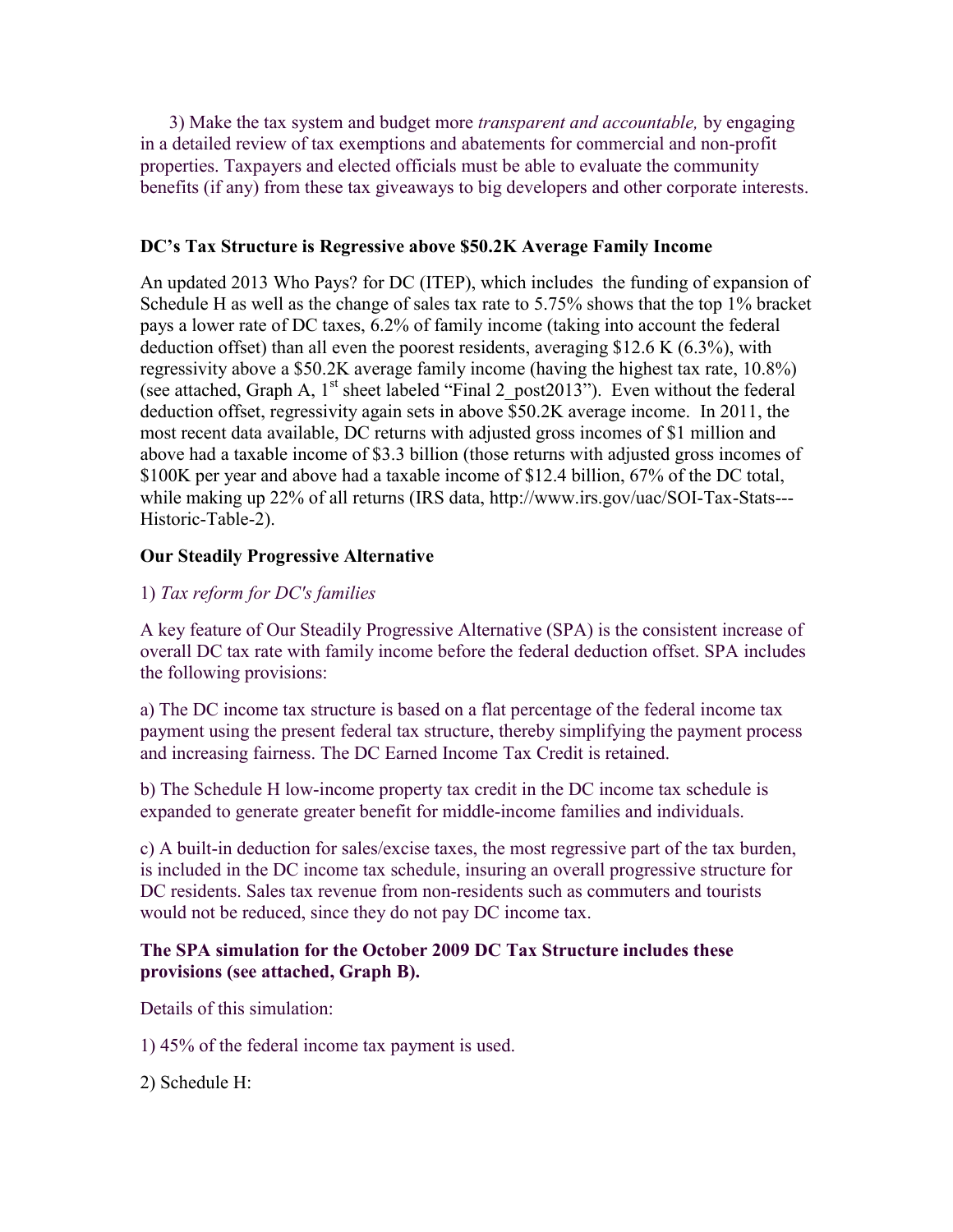- The income limit for eligibility is raised to \$70,000,

- The maximum credit is raised to \$3,000.

3) This package is estimated to increase D.C. tax revenues by at least \$116 million annually.

Once implemented, the proposed DC Tax Structure would reduce income tax payments for most DC families and individuals.

Rather than going into the General Fund, revenue enhancements shall be targeted to underfunded essential programs in the DC Budget. Specific funding should be determined each budget cycle in consultation with Fair Budget Coalition, DC Jobs with Justice, Empower DC, and other groups that truly serve the interests of the majority of our residents.

Recognizing potential changes in the federal income tax structure in future years, the legislation implementing a steadily progressive DC structure should include provision for readjusting the percentage of federal income tax payment. Other adjustments to insure progressivity and capacity to fund essential needs could be made by legislative amendment as needed.

Update: Since the first SPA simulation discussed above, additional modeling is shown in Graph A,  $2<sup>nd</sup>$  sheet, labeled "Final 2 pfed post2013, a simulation based on the present tax structure (shown in  $1<sup>st</sup>$  sheet) which generates \$250 million more revenue per year using 42% of the federal income tax payment, though without consistent progressivity. An updated SPA simulation is in preparation. We expect a very similar structure and revenue generation level as shown in Graph B.

### **Will a modestly higher tax rate for the wealthy erode our tax base?**

According to Councilmember Jack Evans " the [Tax Revision] Commission will take a hard look at a number of tax proposals and hopefully come up with a rational set of integrated proposals that balance the need to fund our operations in the short term with longer term goals of fostering business development and retention of District residents and families that too often choose to move to Maryland or Virginia **(partly so they can avoid our high taxes!) [bold added] (**(Jack's Newsletter, September 14, 2012)

**However, "There is no evidence supporting the idea that a new tax bracket would lead to "rich flight" from the District. Critics often respond that top earners would simply move to a place with lower income taxes. Yet they offer no data to support their claim, and a Princeton University researcher has found that this effect is minimal" (**[http://www.dcfpi.org/raising-revenue-by-creating-a-new-tax-bracket-for-top](http://www.dcfpi.org/raising-revenue-by-creating-a-new-tax-bracket-for-top-earners-a-progressive-approach-to-addressing-dcs-budget-shortfall)[earners-a-progressive-approach-to-addressing-dcs-budget-shortfall](http://www.dcfpi.org/raising-revenue-by-creating-a-new-tax-bracket-for-top-earners-a-progressive-approach-to-addressing-dcs-budget-shortfall)**). An excellent letter to the Current newspaper by David Power in June made the same case (Appendix).**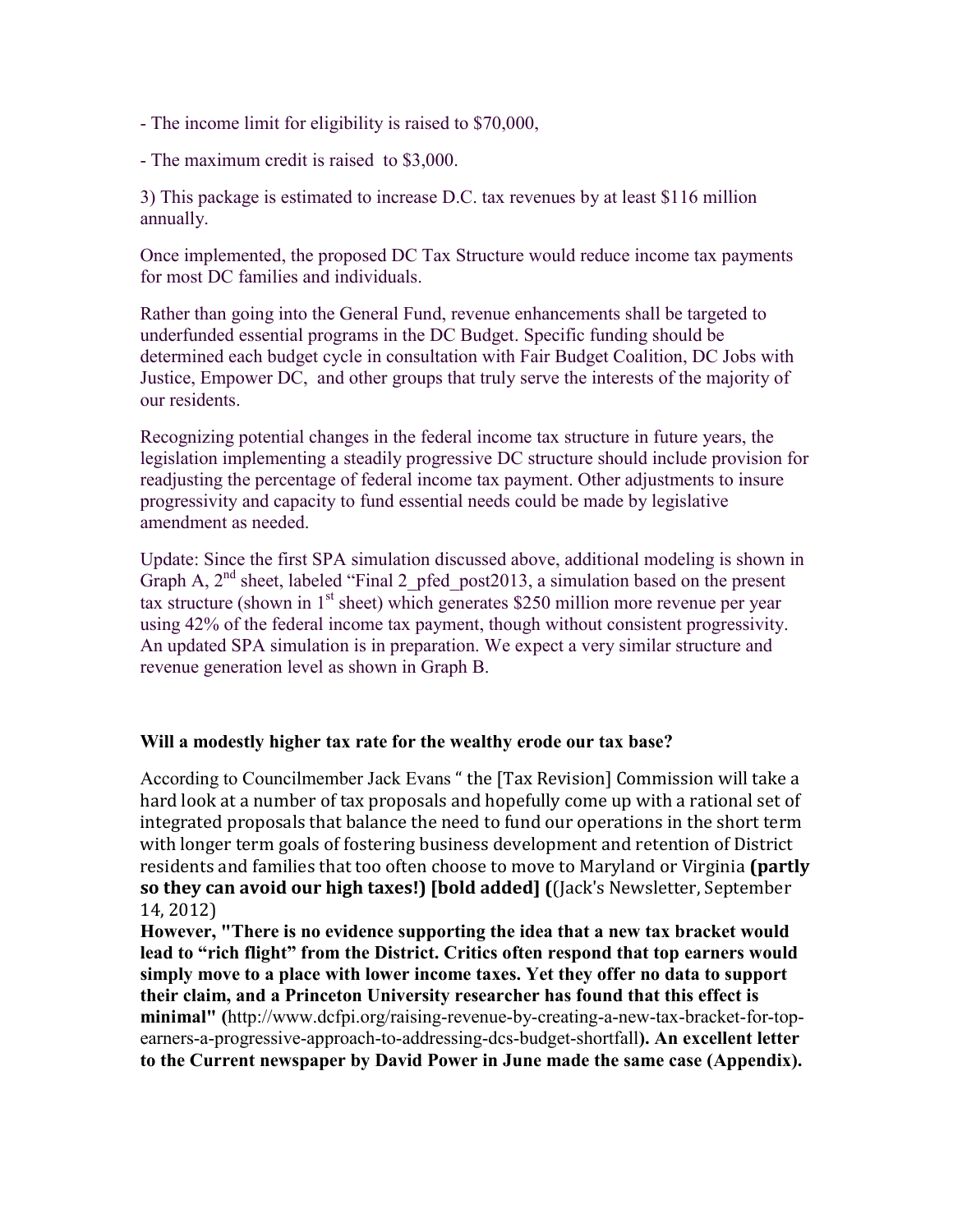Of course, we will hear the oft-repeated objection by protectors of our regressive tax structure and growing income inequality, that even modest tax hikes on our wealthy residents would drive them out of the District, thereby reducing our tax base. However this argument ignores the fact that the wealthy have been steadily moving into the District in the last two decades, despite the lower tax rates of suburban Virginia. In the last twenty years, federal income tax returns in the greater than one hundred thousand dollar bracket (adjusted gross income) increased in number from twelve thousand to fifty-nine thousand (in 2011).

It is highly misleading to argue that wealthy DC residents will leave the District if they are required to pay slightly higher rates, given the advantages of living here, namely lower commuting costs and especially time, cultural opportunities, etc. A study by the Center for Neighborhood Technology found that transportation costs for an average Washington household average twelve thousand dollars per year (*Washington Post,* March 24, 2010, B4). Further, the thirty-one hours of congested traffic per week on the Capital Beltway alone would discourage most wealthy District residents from considering moving to the suburbs (*Washington Post,* January 21, 2010, B1). Who will buy their high-priced homes if they move? And as a further step to help prevent a small fraction from moving as well as to fully capture the income tax owed by cheaters who pretend not to be DC residents, the council should seriously consider hiking the property tax for homes of so-called non-residents. Reducing the income gap and "misery index" in the District would benefit the wealthy as well as everyone else by reducing crime, stimulating our local economy, and reducing class/racial polarization.

# **David Schwartzman**

DC Citizens for Tax Justice, http://www.dcctj.org/

DC Statehood Green Party

[dschwartzman@gmail.com](mailto:dschwartzman@gmail.com)

Submitted September 17, 2013

# **All tax simulations were done by Matt Gardner, Executive Director, ITEP.**

# **Appendix**

On The Current's "Junk Economics" The Current Wednesday, June 6, 2012 page 11 Letters to the Editor by David F. Power Forest Hills

Current's analyses use 'junk economics'

"The Current often publishes groundless suggestions that D.C. should not raise more income tax revenue or that raising tax rates on the wealthy would reduce revenues. Recently, The Current claimed that retirees have an "incentive" to change their legal residence to avoid taxation, based solely on an anecdote from an anonymous retiree ["Top officials talk retiree taxes, possible incentives for Georgetown store," May 30].